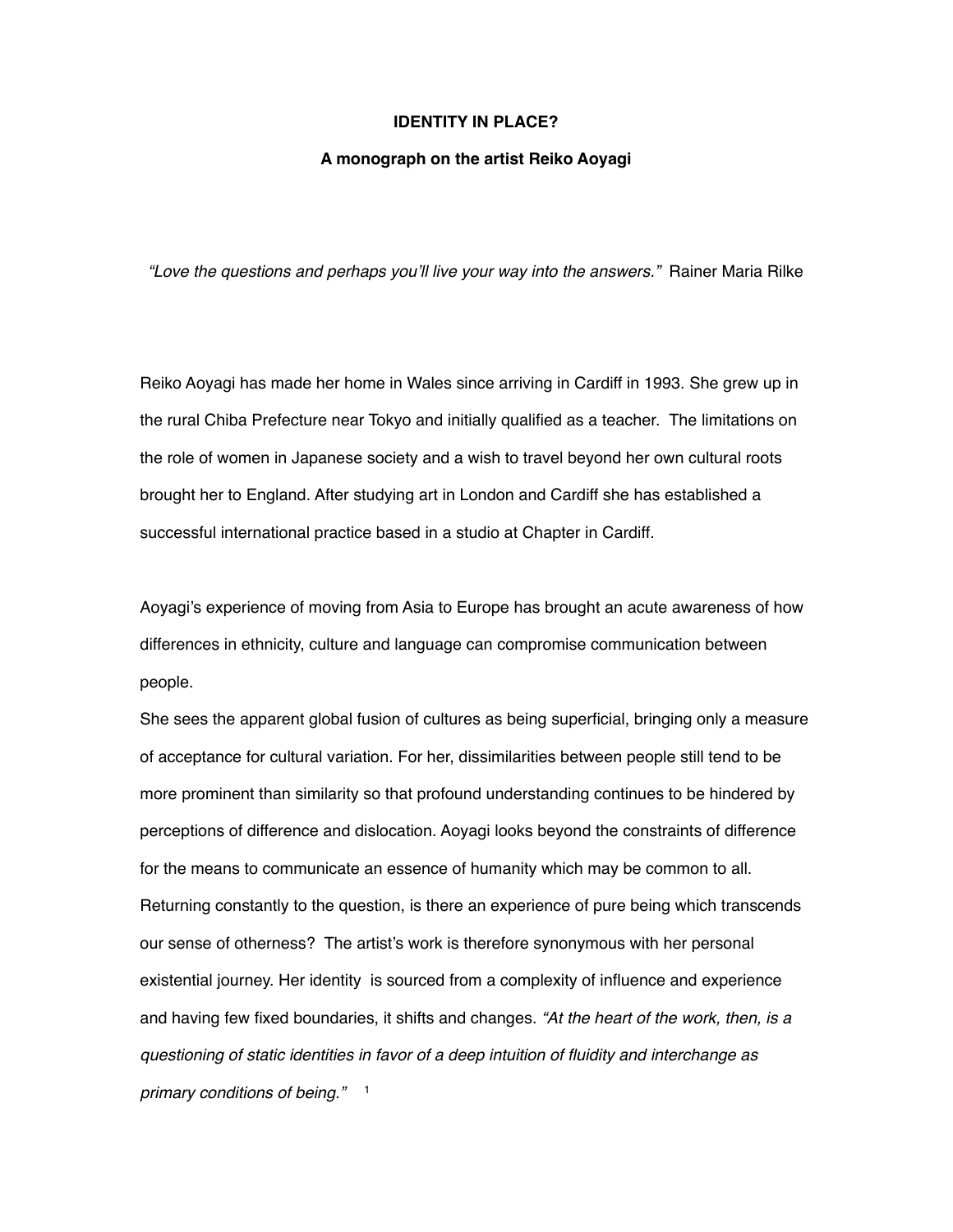The artist has worked in Wales, England, Northern Ireland, Korea, Poland, Pakistan, Japan and Australia. In each place a process of enquiry precedes an intervention which responds to it's location. Using the phenomena of light or darkness, sound or silence, enclosure or expanse, fragility and mass, the works are essentially sensate. The potential to transcend specific cultural reference in both psychological and physical space resides in the experiential events the artist creates.

The artist's MA dissertation **'The Dust in the Universe'** was a discussion of how the Elements of earth, fire, air and water have symbolised the human condition in Japanese and European cultures. This field of enquiry was inspired by Aoyagi's tutor and friend of long standing, the artist Caerla Ware. The dissertation became an examination of the ethos of her practice at a time when she began the attempt to move beyond symbolism, it begins with the following statement.

*"I have a vision of an open space. It has no walls, no boundaries. It is open towards the outer and inner space. It is open to everyone. It has a translucent quality. It is filled with the energy of four elements - earth, fire, air and water the physical, spiritual, male / female and sensory quality of human beings. It is not a fixed space. It is an imaginative space. It is a new space. It is on earth but not fixed on the earth: it is floating." [2](#page-9-1)*

<span id="page-1-0"></span>A concluding paragraph that emerged from a conversation with the artist Cornelia Parker, suggests 'Dust in the Universe' as an image of the 'pluriworld' and it's infinitely various population. However, Aoyagi's installations pursue a hypothesis which she perceives as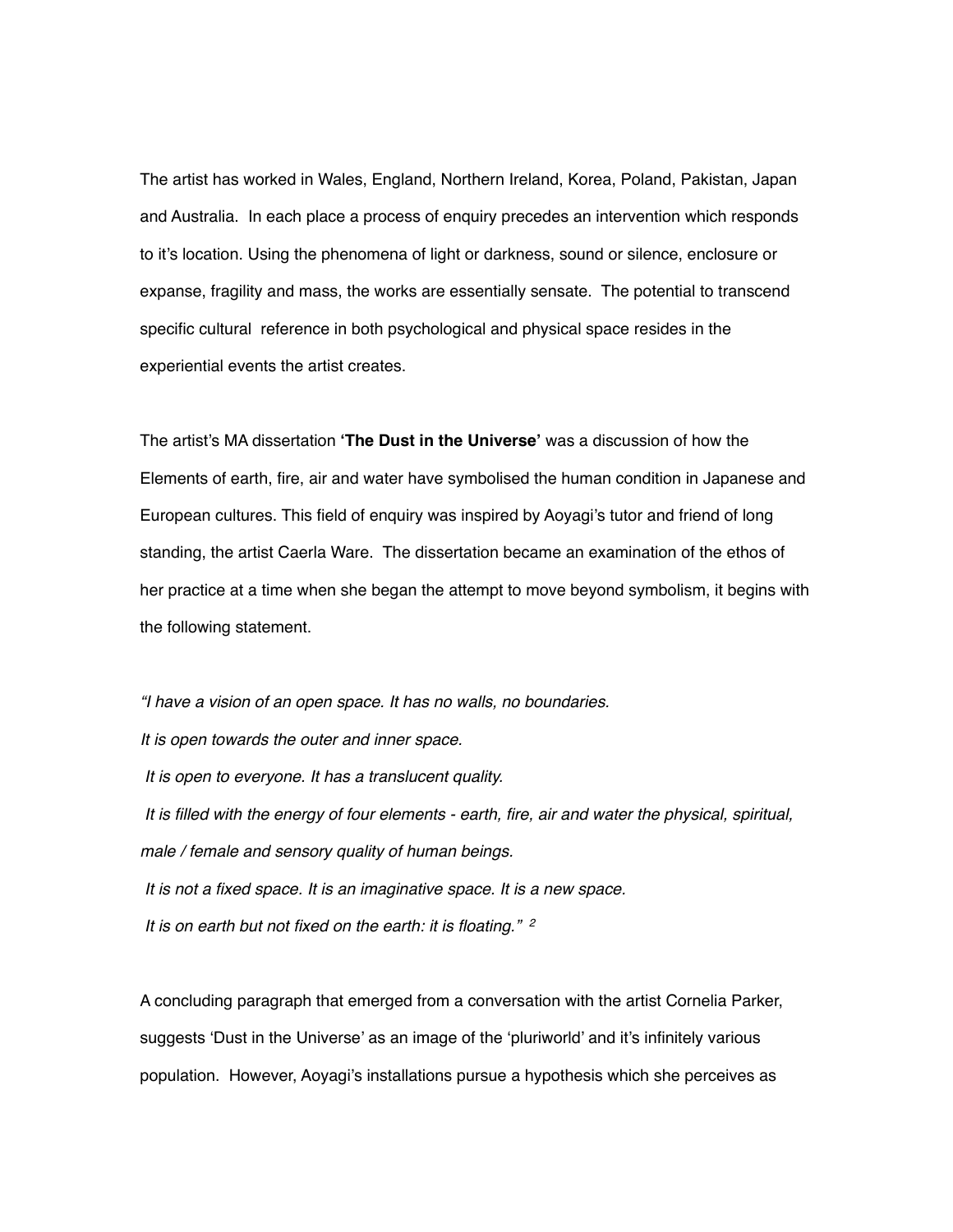existing in a space beyond words. She assigns titles to identify the works rather than to indicate their meaning or content.

Aoyagi made **'Untitled'** 1994, her first major installation, at The Artists Project, Cardiff. This was a work of water, light and air in an old industrial building. The interior surfaces were painted black reinforcing the strength and interiority of the space. The windows were removed and on the floor was a rectangular trough filled to the brim with water. Light flowed directly onto the water surface which trembled with air movement. The juxtaposition of black walls and intense light evoked the dark shadowy spaces of traditional Japanese architecture, challenging the European norm of the building as an enclosure. Inside and outside converged on the surface of the water.

The artists MA Show was the installation **'Untitled'** 1995 in her studio at Chapter in Cardiff. Susan Butler described it in a subsequent catalogue: *"The sense of the meditative in Reiko Aoyagi's pared down environments takes on at once a social and spiritual dimension. In the transformation of her first floor studio space, painted the palest grey (the colour almost of air) and scrimmed with the translucent material of projection screening, images from the outside appeared as shadowy colour and movement rather than clearly distinct forms. These images changed with the fluctuations of natural light and one's changing position within the room. The room provided a space for imaging and imagining that seemed like a kind of exterior mental space, inviting individual inhabitance, yet also obliging the recognition of others as parties to the experience."* [3](#page-9-2)

<span id="page-2-0"></span>In 1996 Reiko Aoyagi and Emma Lawton were commissioned to make consecutive installations at the Oriel Gallery, Cardiff as part of **Inscape Wales 4**. Again Aoyagi examined the dialectic of division between inner and outer space in the installation **'Untitled'** 1996. A contemporaneous review described it thus." *One enters a large, cool, grey space relieved by*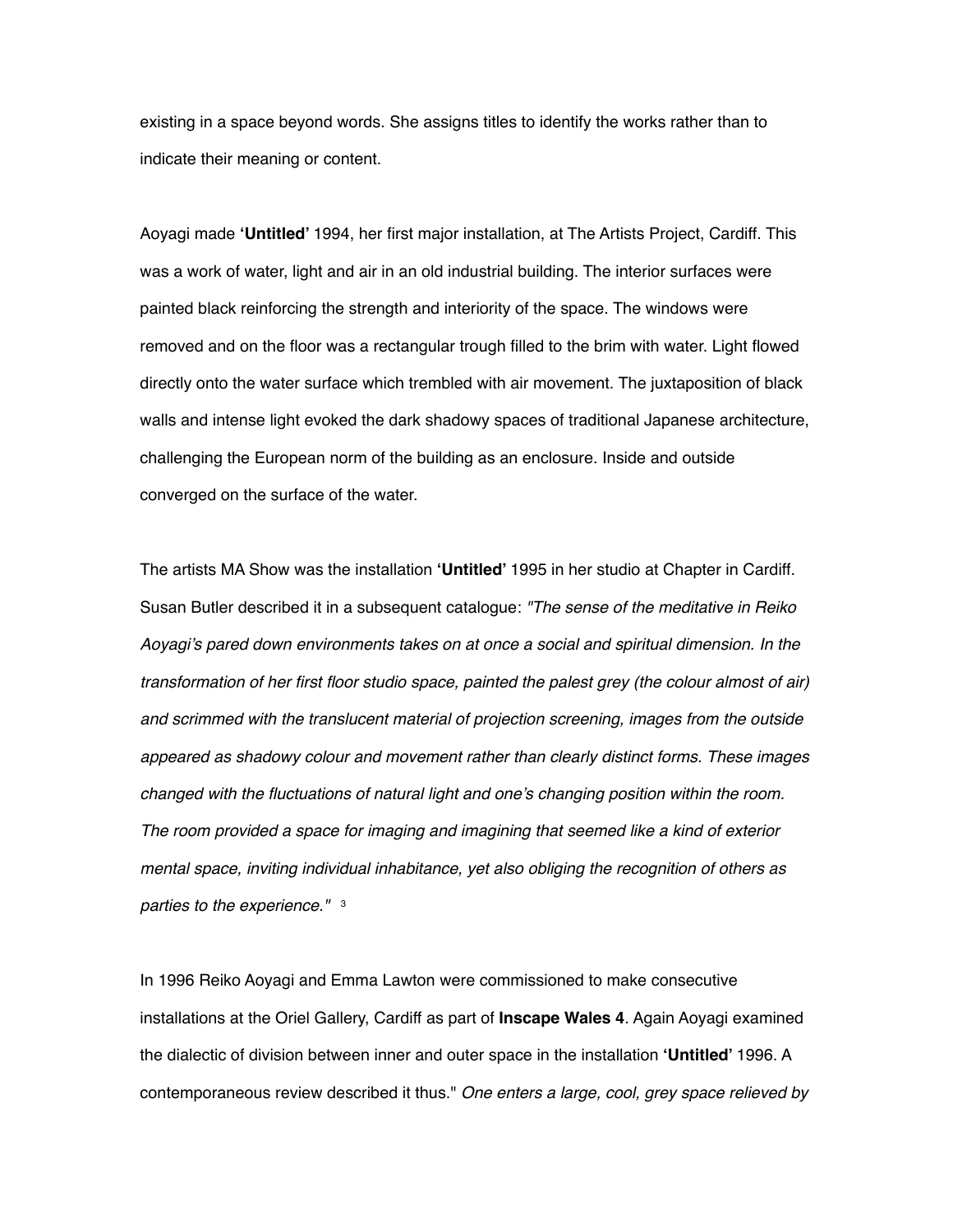*a yellowish light, falling on the single structural concrete pillar that stands eccentric, piercing the volume. Even the permanent steel floor is subsumed by the greyness of the walls and ceiling. The entire space is appropriated by the work, but the focus is the window which almost fills one wall and divides the gallery from the street. The glass has been laminated with a film of reflective translucent grey. The level of interior illumination, from a single source near the window, is balanced with that of the day.* 

Light is the operative element, holding the work static at midday and developing during the *afternoon and evening, its own particular twilight of continuous change. As the street darkens, and reflections in the window solidify and become defined, you witness your own presence in the space. Simultaneously, the reflection of the pillar intensifies beyond the window until people passing on the pavement appear to walk through it. As the surfaces within alter, the grey around the window becomes so deep it looks softly absorbent. Other walls lose precise location and one's position in the space can no longer be verified by the norms of perception. The gallery floor, reflected beyond the window, appears to leave one's feet without support. In the street outside people pass, maybe quickly glancing at their image in the mirrored window, unaware that they have become part of the work."* [4](#page-9-3)

<span id="page-3-0"></span>In 1996 during a group residency at The Artists Museum in Lodz, Poland, Aoyagi worked within a derelict building. For **'White Corridor'** she renovated and painted a long narrow corridor to bring it's form into focus. Shafts of daylight reached through open doors to suffuse the pure white space with the reflected green of the trees outside. **'Human Voice'**, a computer generated soundtrack made in collaboration with John Thorne, added a further sensory dimension to the newly sensitised place.

Time limited projects like this one can be problematic for an artist who seeks a profundity of understanding before deciding what intervention would be appropriate. With the move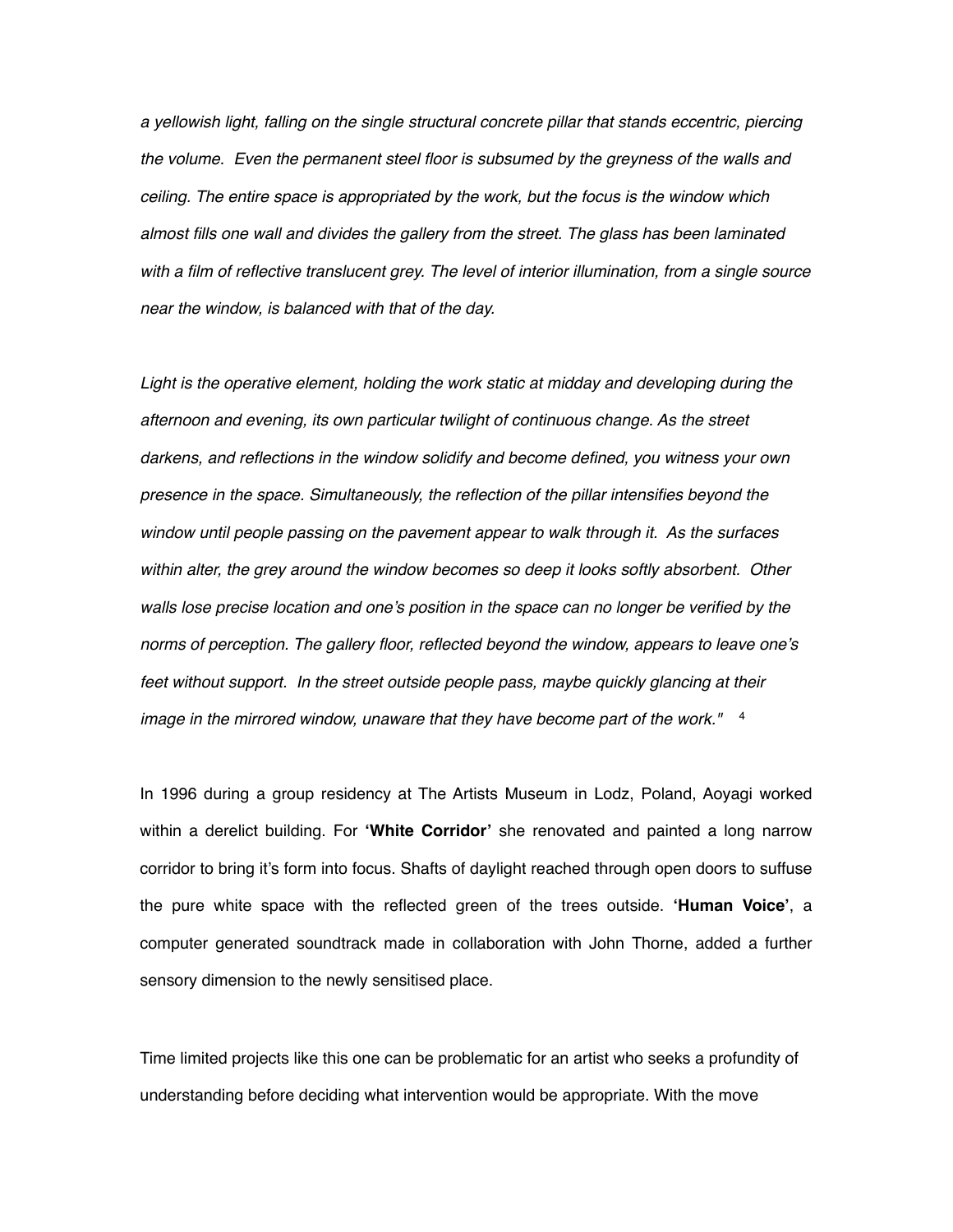beyond the notion of 'art as commodity' fabricated in a studio and exhibited in a gallery, a new 'commodification of production' has arrived and with it, a pressure to produce a sequence of works to meet organisational deadlines. Aoyagi does not easily succumb to this mode of practice, her resolution for each new situation follows the process of a painstaking actualisation of thought. When her response takes on visual form in her mind, the work comes into sight like a ship on the horizon. Only then does she consider the technical aspects of realising the piece

In 1996 the artist Nilofar Akmut invited eleven artists to participate in an international workshop **'Between the Visible and Invisible'**, at the National College of Arts, Lahore, Pakistan. The intention was to provide an arena for the exchange of ideas about cultural similarity and difference. The artists were asked to work collaboratively with the students and for Aoyagi it was an opportunity to extend her research in a new context. She worked with seven architecture undergraduates, guiding them through a process of interpreting their responses to the internal space of a disused male dormitory building. Surfaces were revealed behind many layers of paint, light from a lofty window and from the top of the chimney was redirected into the space with mirrors. The work responded to the high ceilings and clerestory windows typical of an architecture that protects the coolness of interior spaces in a hot climate. For Ayoagi, this project demonstrated that the foundations of a universal language can emerge from a collective process.

As part of the Brief Encounters programme of exhibitions in London, Aoyagi made an installation in **Gallery 97-99**. The work **'Untitled'** 1998 was sited in the basement, a cool, dark place in strong contrast to the vibrant and chaotic environment of Brick Lane outside. The weak light that reached into the space left much of it in dense shadow. The artist used sheets of dark perspex suspended from the ceiling to reflect and magnify the available light. The dank cold chilled the visitor and while the eyes gradually adjusted, the work maintained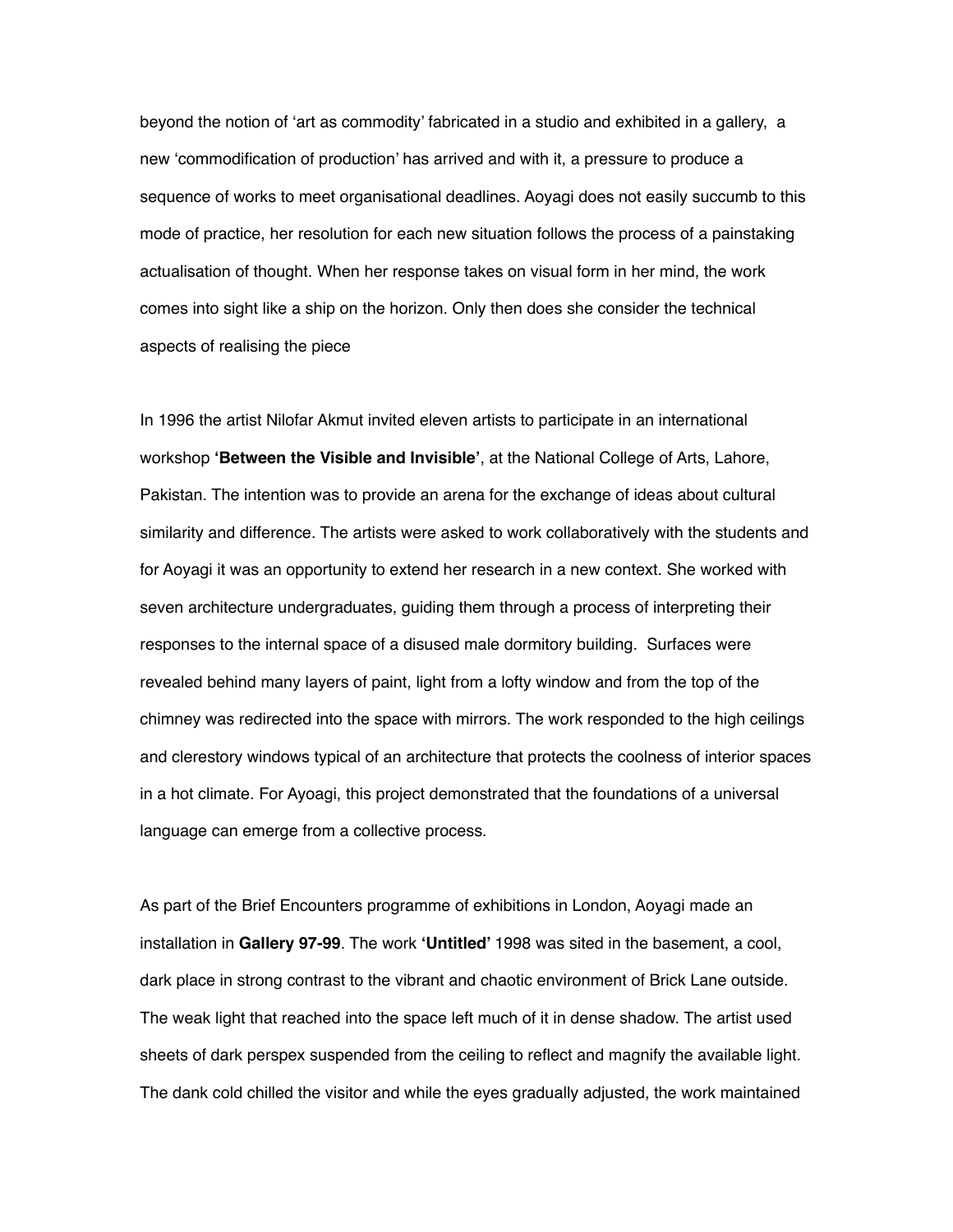perceptual uncertainty.

In 1998, four of the Lahore workshop artists exhibited together in **'Out of Place'** at the Chapter Gallery in Cardiff. For her installation **'Passing'**, Aoyagi engaged in a process that peeled back the false walls of the gallery to reveal old ceramic tiles, windows and layers of dirty paint. It was a symbolic act of opening up the anonymous white walls towards places outside, towards the other artists. Some inches in front of these walls she installed a sheet of perspex which reflected the viewers presence against the abject backdrop, bringing the sensation of being simultaneously distanced from and absorbed by the surface.

In his catalogue essay for 'Out of Place', Sunil Gupta wrote: *"Aoyagi's self-imposed exile has led her to shed fixed notions of cultural traditions. She works here as an artist from another place but is not bound up with stereotypical values often associated by a Western audience with Japan, values of either tradition or kitsch. ... Her formal concerns lie with light in a number of ways; inside vs. outside, the light within people and ultimately how people become part of it. The dramatic environmental quality of her work engenders a specific response in the viewer, that is both her artistic strategy and the work itself." [5](#page-9-4)*

<span id="page-5-0"></span>**'Transmission A'** 1999 was sited in the bare concrete structure of an unfinished shop unit in Belfast. Aoyagi flooded the floor area creating a reflective surface to engage passers-by in reverie. The pressure of water on a sheet of clear polythene beneath, revealed the texture of the concrete introducing a visual tension. The notion of connectivity was suggested by the apparent unity of the water with the surface of the concrete. The mirroring of structure, windows and street life, imported a drama to the barren interior space.

Simultaneously, in the nearby alleyway at Exchange Place, she installed **'Transmission B'**. This work consisted of a single red laser beam the light from which was made visible by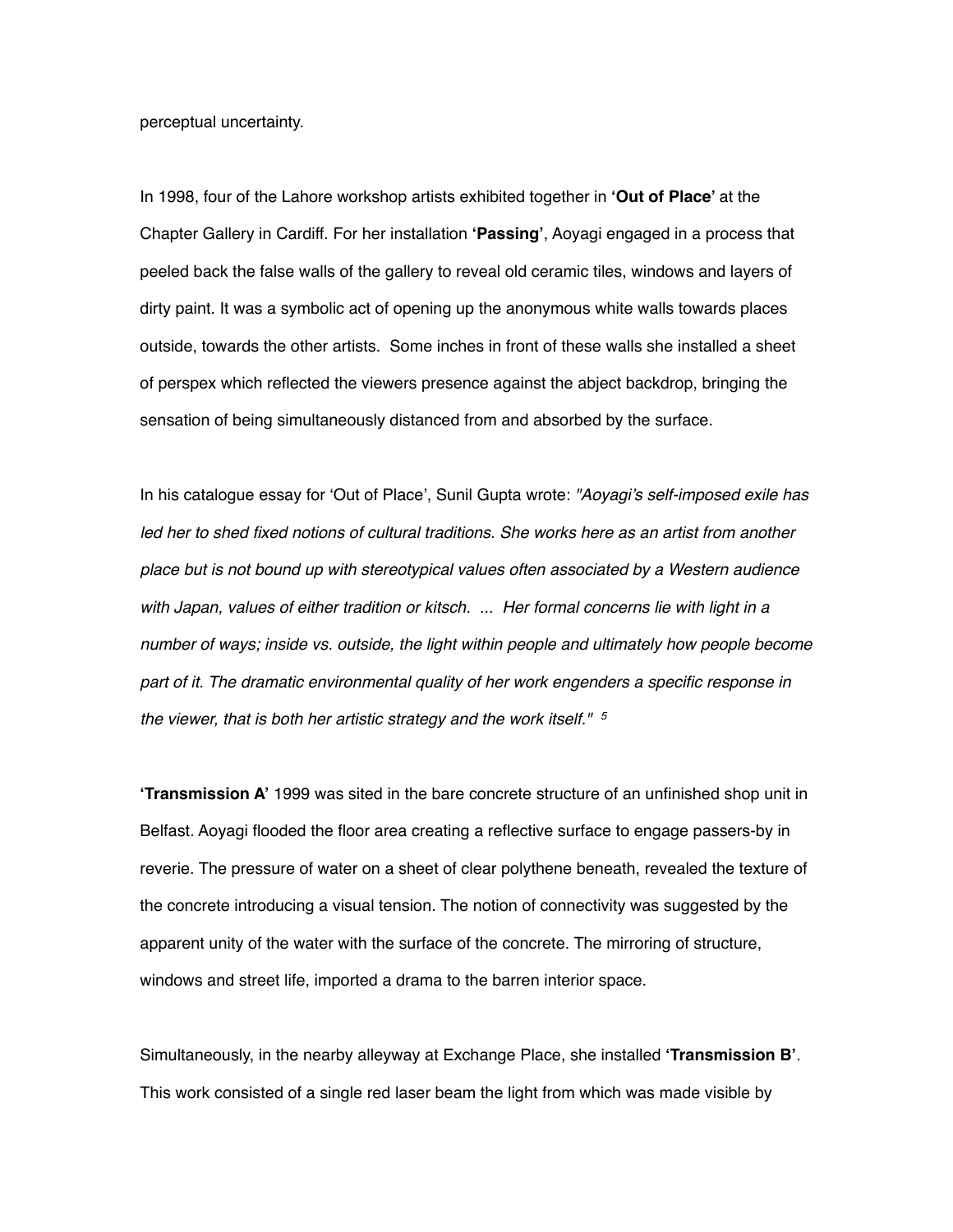clouds of smoke. Even in daylight this drab passage was dark and few people used it; in the past it had been the scene of violence. The intention was to energise the area and focus on positivity and lightness and thus to dispel the inner darkness that follows violence. The political dialogue in Belfast perhaps demands a contribution beyond the limits of the spoken word. These pieces took the form of a suggestion rather than a statement, a sensation rather than an aesthetic spectacle. As Robert Irwin said, *"The intention of a phenomenal art is simply the gift of seeing a little more today than you did yesterday"* . [6](#page-9-5)

<span id="page-6-0"></span>'Screen' was a four day international event at Bruce Allan's studio in Gloucestershire during July 1999. When darkness fell in the deep valley, Aoyagi projected a motionless circle of light onto a sloping grass bank. **'Untitled' 1999** was a technically challenging piece with a deceptively simple outcome. Since a circle of light projected onto a slope will appear as an ellipse, a mask was made to redress the distortion, so that a perfect circle fell to the ground. People wandered in and out and around the circle, they sat inside and they looked from a distance, it became a place for sharing and interaction. Under a bright moon hanging in the true darkness of the rural night sky, this was a thing of wonderment.

In early 2001 Aoyagi spent a month in Sydney, Australia, as part of a group residency culminating in **'Transparent l'**, an installation at Artspace. Initially she explored the city, keenly aware of her Japanese sensibility. She found a European city with a distinct Aboriginal district, a strong Asian presence, a pervasive American influence and an older generation that still believe Elizabeth to be their Queen. The artists encounter with this urban collision of cultures and ethnicities, reinforced for her the question of what kind of inner place we can collectively inhabit.

With the curatorial collaboration of Artspace director Nicholas Tsoutas, Aoyagi considered the possibilities. The work was to be sited on the lower floor of the huge old warehouse with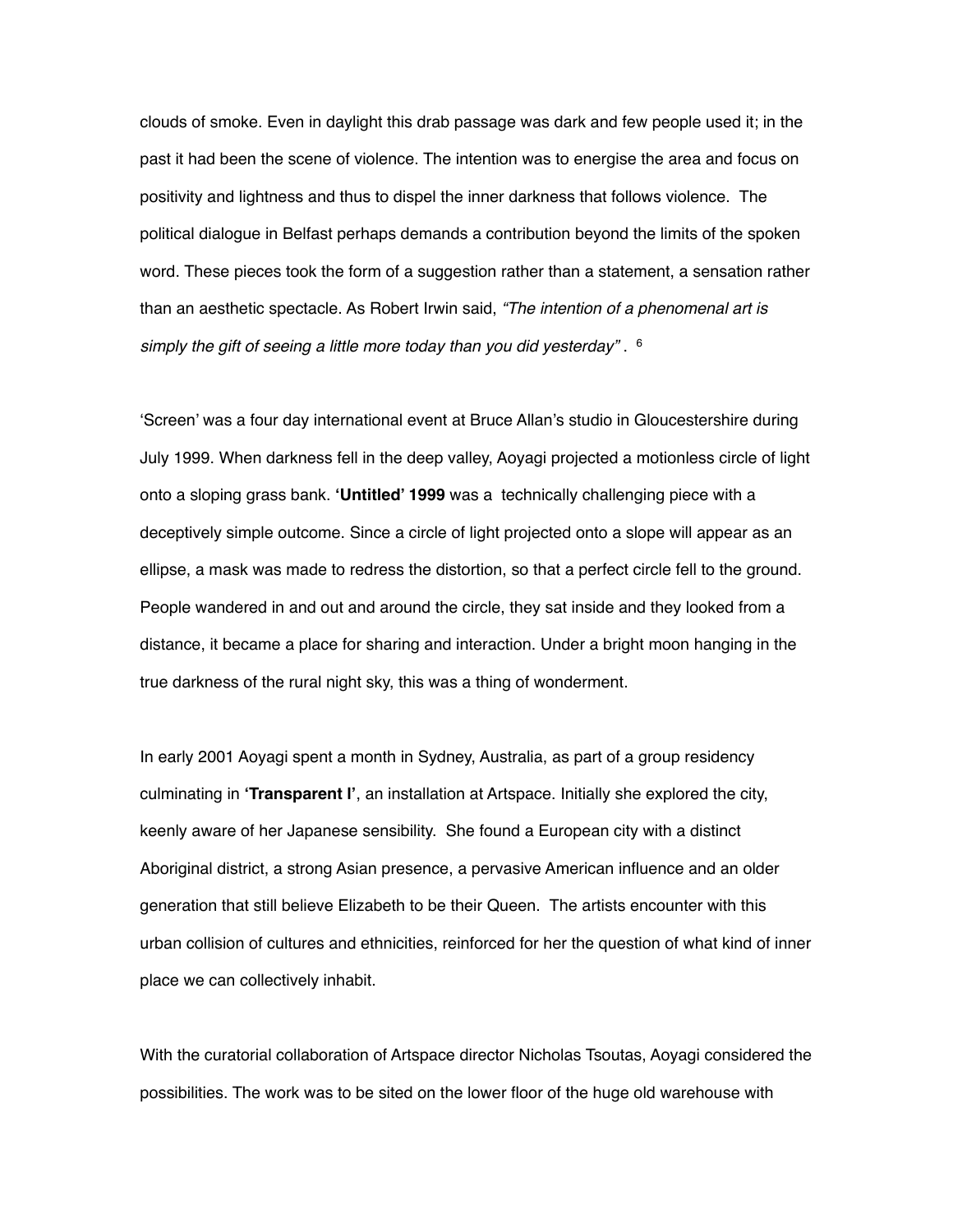timber columns and a complex ceiling structure. Her first inclination was to use the intense daylight, but the summer sun is high in the sky over Australia and the windows were low in the building so the trajectory of the suns rays actually brought little light into the space. The resolution was to use a green beam laser. The knife of green light dissected the space, was then bent diagonally by a mirror to focus in an intense vertical strip on the facing wall. A cloud of haze swirled through the laser beam giving it an organic texture. The bustling atmosphere of the outside world would enter the contemplative space within the viewers consciousness. Aoyagi takes the pragmatic view that the use of natural or artificial light depends upon what is appropriate to each situation.

As part of the Japan 2001 season, **'Transparent ll'** was commissioned by **Oriel Mostyn in Llandudno** on the coast of North Wales. Llandudno is a peaceful resort where the natural light has a cool translucence. The elegantly proportioned Victorian gallery is L shaped with moulded plasterwork and lantern windows above the coved ceiling. Aoyagi integrated the dynamic of the gallery's complex interior into a work with an exuberant atmosphere, in strong contrast to the tranquility of the town outside. The artist abandoned her pursuit of precision for a piece which intentionally lacked the perfection and 'distance' of previous work.

Oriel Mostyn was transformed into a sea of velvety darkness. Moving coloured shapes were projected into the space in a computer controlled sequence with the slow rhythm of breathing. Intense light of many colours punctured the darkness in all directions, animating different areas of wall or floor as the light projector rotated. Often the projection was distorted by a corner or by the conjunction of wall and floor reminding the viewer of the period detail of the gallery's interior. By standing where the light fell and looking up at it's source, the beams appeared to have enveloping substance offering an almost physical experience. This work evoked the human condition of a calm exterior cloaking the drama within.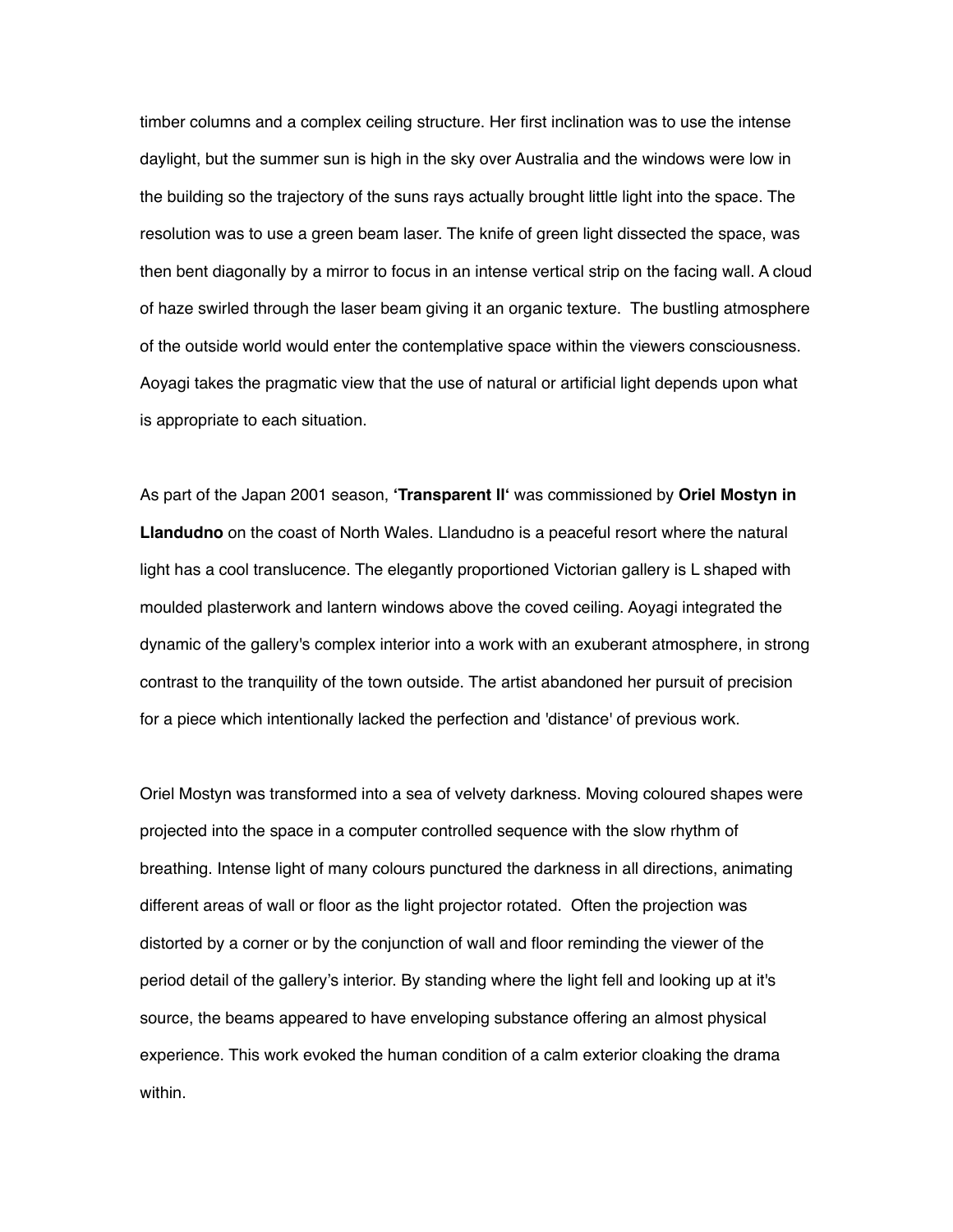Bleddfa is a remote hamlet in the hills of Radnorshire, mid Wales. **'Transparent lll'** 2002, commissioned by **Bleddfa Centre for the Arts**, was Reiko Aoyagi's first permanent installation in the landscape and forms the third in a trio of works using artificial light. In the adjacent gallery, photographic documentation of her previous work was exhibited together for the first time.

The hour of nightfall dictates the time when 'Transparent lll' will be visible. It is sited where the grey gravel drive curves gently to a gulley grating. The installation consists of a subterranean light source shining up towards the sky through parallel iron bars. The light rises incongruously from the darkness of the earth, a light form within. Light and dark meet in an intimate intervention with a mesmeric quality.

With sufficient rainfall, water overflow from a well on the hill above drains into the gulley on it's underground journey down the valley. This adds the sound of flowing water to the work and it's turbulence causes the light to ripple and shimmer. The work reveals the water that shapes the verdant landscape before it flows on down the valley unseen, through the veins of the body of the earth. 'Transparent lll' changes with the cycle of the seasons as rainfall influences the volume of water flow. Seasonal mist, rain and insects may reflect the light. During the twilight of the evening the light glows warm against a darkening sky, but stay until the sky reaches the depth of full darkness and the power of the work increases.

 While she welcomes new contexts and formats in which to work, Reiko Aoyagi's practice has a consistency of enquiry. The principles of fluidity and change are deep convictions. Her work invariably presents a sensitised place, it may be a place of light meeting darkness or a place where interior meets exterior but always it will be a place without words, where boundaries are interrogated. She uses the phenomenon of light to articulate the perceptual